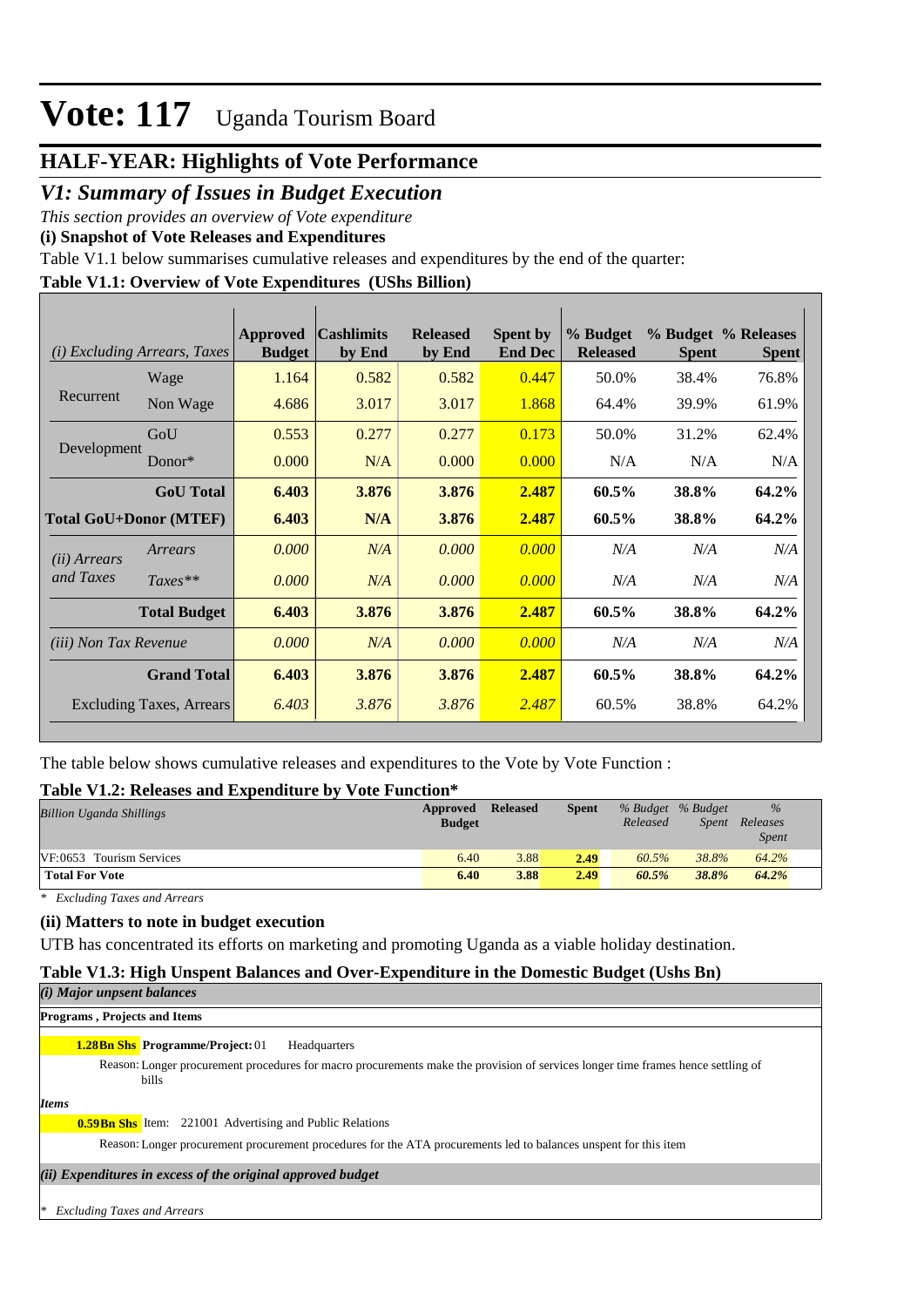## **HALF-YEAR: Highlights of Vote Performance**

## *V2: Performance Highlights*

*This section provides highlights of output performance, focusing on key outputs and actions impelemented to improve section performance.*

## **Table V2.1: Key Vote Output Indicators and Expenditures\***

| Vote, Vote Function<br>Key Output                              | <b>Approved Budget and</b><br><b>Planned outputs</b>                                                                                                                                                                                                                    | <b>Cumulative Expenditure</b><br>and Performance                                                                                                                                                                                                                    | <b>Status and Reasons for any</b><br><b>Variation from Plans</b>   |
|----------------------------------------------------------------|-------------------------------------------------------------------------------------------------------------------------------------------------------------------------------------------------------------------------------------------------------------------------|---------------------------------------------------------------------------------------------------------------------------------------------------------------------------------------------------------------------------------------------------------------------|--------------------------------------------------------------------|
| <b>Vote Function: 0653 Tourism Services</b>                    |                                                                                                                                                                                                                                                                         |                                                                                                                                                                                                                                                                     |                                                                    |
| Output: 065303                                                 |                                                                                                                                                                                                                                                                         | Quality Assurance (Inspection, Registration, Licenses, Class. & Monitoring)                                                                                                                                                                                         |                                                                    |
| Description of Performance:                                    | Training of Local Governments<br>beginning with major tourism<br>areas in Regulation of the<br>tourism industry activities.<br>Sensitization of Hotel owners in disseminated to all the<br>standards<br>Inspect,<br>register, grade and classify<br>tourism facilities. | Over 150 Tours and travel<br>companies and hotels were<br>sensitized in the workshop at the yet to be completed.<br>Museum and Regulations were<br>Operators that attended.<br>Together with the Ministry,<br>UTB participated in classifying<br>70 establishments. | No Local governement staff yet<br>trained as a training program is |
|                                                                |                                                                                                                                                                                                                                                                         | Inventory of accommodation<br>facilities in Jinja and Entebbe<br>developed and respective local<br>governments officers sensitised.                                                                                                                                 |                                                                    |
|                                                                |                                                                                                                                                                                                                                                                         | Dissemination of regulations to<br>over 250 Hotels in Jinja and<br>Enttebbe.                                                                                                                                                                                        |                                                                    |
|                                                                |                                                                                                                                                                                                                                                                         | Bench marking visit in best<br>practice in quality assurance<br>tools, systems and<br>implementation strategy<br>undertaken in Tanzania.                                                                                                                            |                                                                    |
|                                                                |                                                                                                                                                                                                                                                                         | QA working committee and<br>Examination Committee created.                                                                                                                                                                                                          |                                                                    |
|                                                                |                                                                                                                                                                                                                                                                         | UTB QA staff trained in M&E,<br>quality assurance, customer care<br>and database management.                                                                                                                                                                        |                                                                    |
|                                                                |                                                                                                                                                                                                                                                                         | Registration was carried out for<br>28 accomodation facilities, 40<br>stand-alone restuarants, 277 tour<br>guides, 60 tour and travel<br>agents,, 47 tour operators and<br>14 travel agents.                                                                        |                                                                    |
|                                                                |                                                                                                                                                                                                                                                                         | 189 tourism enterprises<br>inspected.                                                                                                                                                                                                                               |                                                                    |
|                                                                |                                                                                                                                                                                                                                                                         | Exams were set and conducted<br>for tour operators and guides.                                                                                                                                                                                                      |                                                                    |
| Performance Indicators:                                        |                                                                                                                                                                                                                                                                         |                                                                                                                                                                                                                                                                     |                                                                    |
| No. of tourism facilities<br>owners sensitized in<br>standards | 200                                                                                                                                                                                                                                                                     | 150                                                                                                                                                                                                                                                                 |                                                                    |
| No. of tourism facilities                                      | 100                                                                                                                                                                                                                                                                     | 250                                                                                                                                                                                                                                                                 |                                                                    |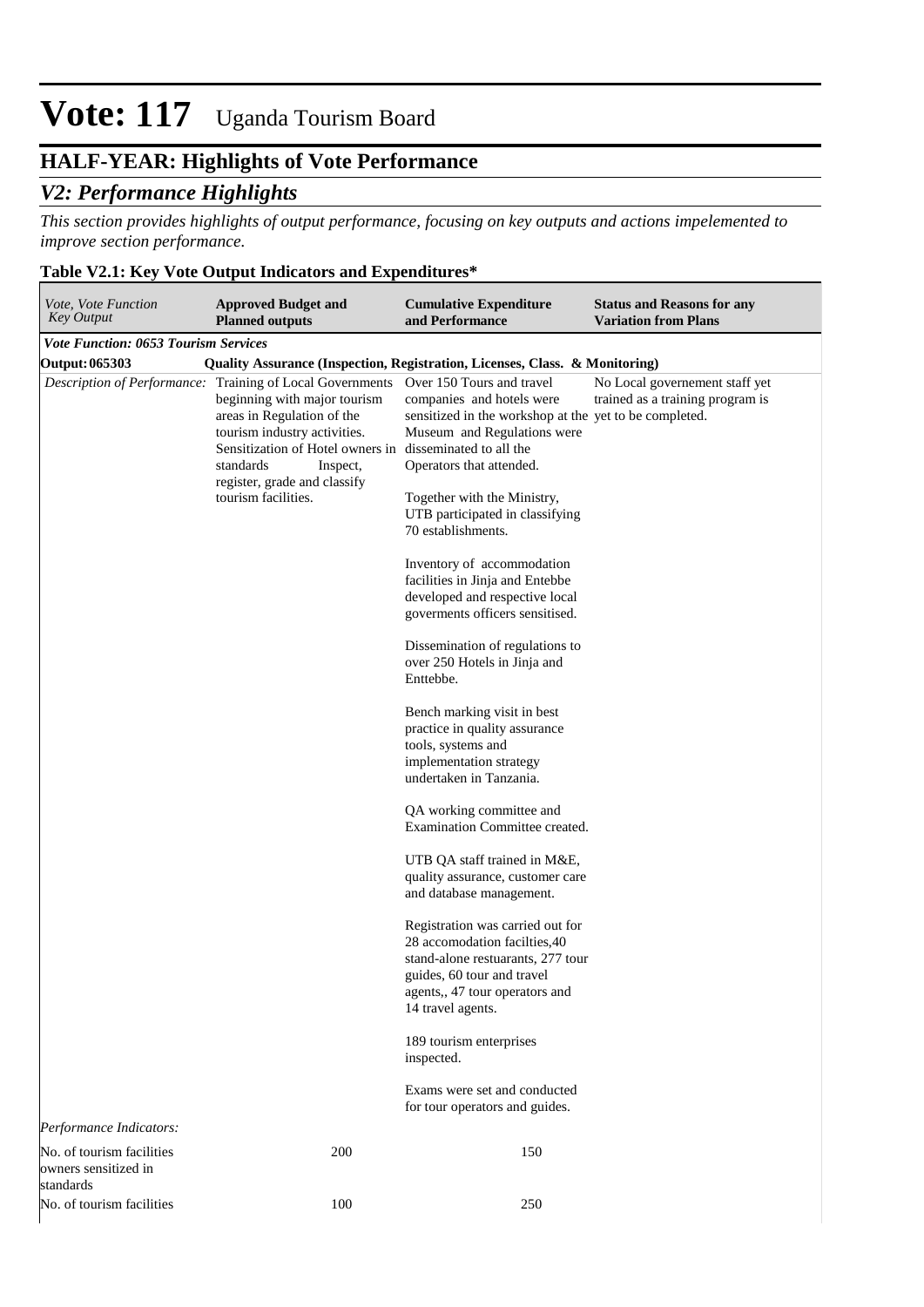| <i>Vote, Vote Function</i><br>Key Output                                                           | <b>Approved Budget and</b><br><b>Planned outputs</b> |    |                              | <b>Cumulative Expenditure</b><br>and Performance |          |       | <b>Status and Reasons for any</b><br><b>Variation from Plans</b> |       |
|----------------------------------------------------------------------------------------------------|------------------------------------------------------|----|------------------------------|--------------------------------------------------|----------|-------|------------------------------------------------------------------|-------|
| inspected and registered                                                                           |                                                      |    |                              |                                                  |          |       |                                                                  |       |
| No. of Local Government<br>staff in the major Tourism<br>Districts trained in Quality<br>Assurance |                                                      | 50 |                              |                                                  | $\theta$ |       |                                                                  |       |
| Output Cost:                                                                                       | UShs Bn:                                             |    | 0.336                        | UShs Bn:                                         |          | 0.083 | % Budget Spent:                                                  | 24.9% |
| <b>Vote Function Cost</b>                                                                          | <b>UShs Bn:</b>                                      |    | $6.403$ UShs Bn:             |                                                  |          |       | 2.487 % Budget Spent:                                            | 38.8% |
| <b>Cost of Vote Services:</b>                                                                      | UShs $B_n$ :                                         |    | <b>6.403</b> <i>UShs Bn:</i> |                                                  |          |       | $2.487$ % Budget Spent:                                          | 38.8% |

## **HALF-YEAR: Highlights of Vote Performance**

*\* Excluding Taxes and Arrears*

UTB has experience enormous success with the adoption of the cluster approach to tourism development and promotion. The cluster approach has been effective for development of new products, promotion of healthy competition and development of business linkages and collaboration among tourism actors in the same region, with activities like the Miss Tourism Regional Activations and cultural festivals like Imbalu which lead to regional pride and encourage domestic

tourism. UTB was

able for enter the USA market which is one of the key source markets that had been left untapped mainly due to high costs. This was done through the US road show which covered 4 states.

UTB was also able to embark on its mandate of quality assurance in this quarter after receiving 4 of the 7 regulations.

 The above successes where mainly due to increase of UTB's budget by the Ministry of Finance, Planning and Economic Development and also increased collaboration with private sector actors and other government agencies. Performance challenges encounterd include insufficient resources to enable UTB recruit competent staff to implement the mandate of the institution, and insufficient funds to cater for the increased marketing and promotional activities.

### **Table V2.2: Implementing Actions to Improve Vote Performance**

| <b>Planned Actions:</b>                                                                                                                                                                                                                    | <b>Actual Actions:</b>                                                                                                                                                                                                                                                                                                                              | <b>Reasons for Variation</b>                                                                                                                                                                     |
|--------------------------------------------------------------------------------------------------------------------------------------------------------------------------------------------------------------------------------------------|-----------------------------------------------------------------------------------------------------------------------------------------------------------------------------------------------------------------------------------------------------------------------------------------------------------------------------------------------------|--------------------------------------------------------------------------------------------------------------------------------------------------------------------------------------------------|
| Vote: 117 Uganda Tourism Board                                                                                                                                                                                                             |                                                                                                                                                                                                                                                                                                                                                     |                                                                                                                                                                                                  |
| Vote Function: 06 53 Tourism Services                                                                                                                                                                                                      |                                                                                                                                                                                                                                                                                                                                                     |                                                                                                                                                                                                  |
| Competitive salaries will be paid to all<br>staff; Fast tracking of the implementation<br>of the Levy will help to raise its own<br>revenue that will be used to meet some of<br>these urgent needs;                                       | Three additional staff are being recruited<br>in key areas of product development,<br>human resource and quality assurance.<br>Efforts are being taken to increase none<br>monetary benefits like medical insurance.                                                                                                                                | None                                                                                                                                                                                             |
| Finalize the formulation of the National<br>Marketing Strategy, develop a tourism<br>brand manual. Lobby for additional funds;<br>establish stronger partnerships;<br>Operationalize the Tourism Fund to which<br>partners can contribute. | Development of National Marketing<br>Strategy, develop a tourism brand manual<br>will be developed with support from the<br>World Bank Project                                                                                                                                                                                                      | Tourism Fund is heavily reliant on the<br>Tourism Levy which is yet to be<br>implemeted                                                                                                          |
| Loby stakeholders for the implementation<br>of the Tourism Levy; Commence<br>Licensing of tourism facilities; Lobby<br>MFPED for increased funding under wage<br>to facilitate recruitment of new staff;                                   | 4 REGULLATIONS received from the<br>government printery and MTWA these<br>include; Tour guides regulations, Tour<br>package regulations, Accommodation<br>establishments and eating houses<br>regulations, Establishment registration and<br>licensing regulations. The remaining<br>regulations are expected to be received in<br>the next quarter | Implementation of the Tourism Levy has<br>been delayed in efforts to harmonise<br>taxation of the tourism private sector with<br>the introduction of the 18% VAT on<br>accommodation facilities. |

### *V3: Details of Releases and Expenditure*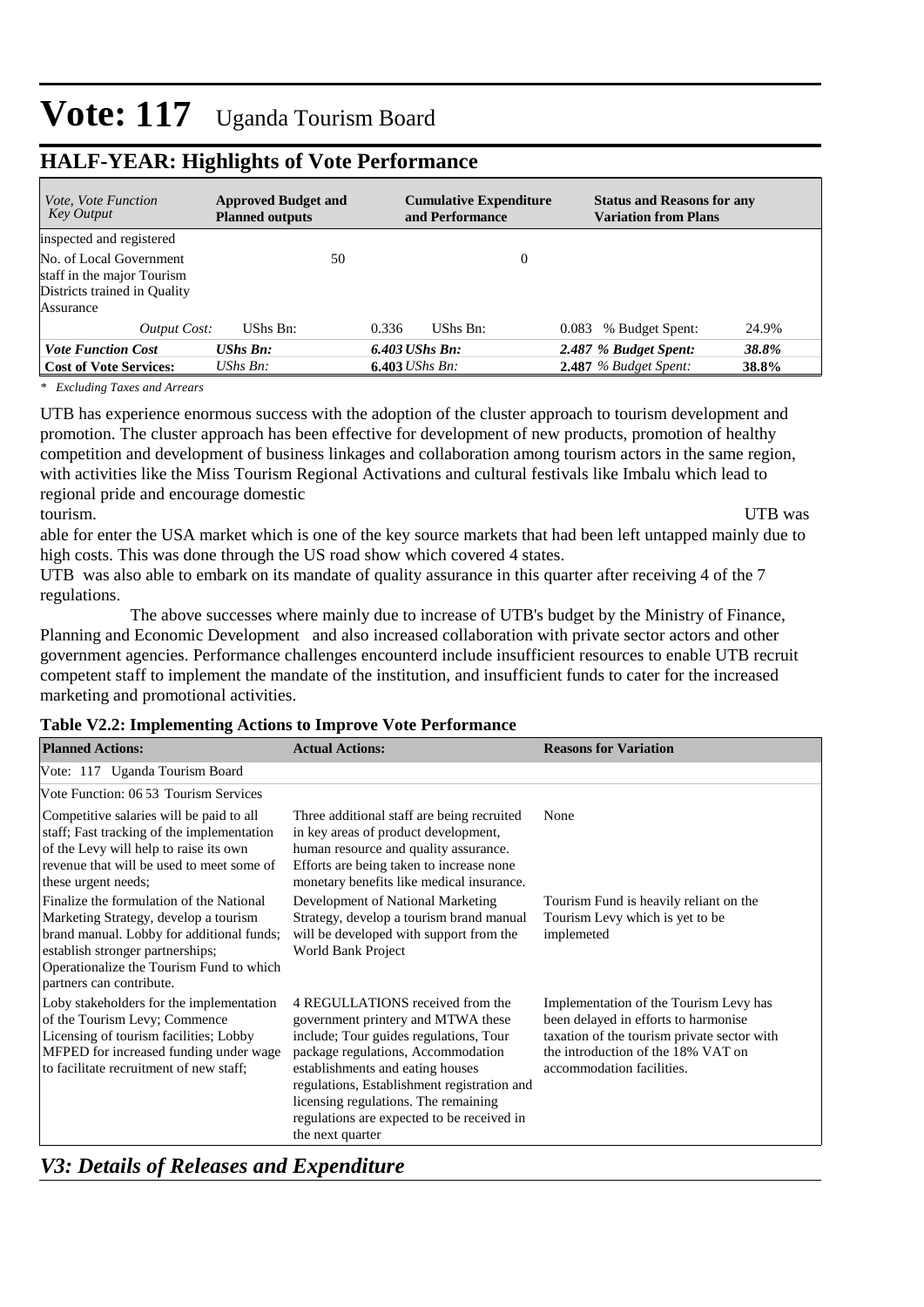## **HALF-YEAR: Highlights of Vote Performance**

*This section provides a comprehensive summary of the outputs delivered by the Vote and further details of Vote expenditures by Vote Function and Expenditure Item.*

### **Table V3.1: GoU Releases and Expenditure by Output\***

| Billion Uganda Shillings                                             | Approved      | <b>Released</b> | <b>Spent</b> | $%$ GoU       | $%$ GoU       | $%$ GoU      |  |
|----------------------------------------------------------------------|---------------|-----------------|--------------|---------------|---------------|--------------|--|
|                                                                      | <b>Budget</b> |                 |              | <b>Budget</b> | <b>Budget</b> | Releases     |  |
|                                                                      |               |                 |              | Released      | <b>Spent</b>  | <i>Spent</i> |  |
| <b>VF:0653 Tourism Services</b>                                      | 6.40          | 3.88            | 2.49         | 60.5%         | 38.8%         | 64.2%        |  |
| Class: Outputs Provided                                              | 5.85          | 3.60            | 2.31         | 61.5%         | 39.6%         | 64.3%        |  |
| 065301 Tourism Promotion and Marketing                               | 2.38          | 1.78            | 1.14         | 74.6%         | 47.9%         | 64.3%        |  |
| 065302 Tourism Research and Development                              | 0.29          | 0.20            | 0.09         | 71.0%         | 31.2%         | 43.9%        |  |
| 065303 Quality Control (Inspection, Registration, Licenses, Class. & | 0.34          | 0.19            | 0.08         | 57.4%         | 24.9%         | 43.3%        |  |
| Monitoring)                                                          |               |                 |              |               |               |              |  |
| $065305$ UTB Support Services (Finance & Administration)             | 2.85          | 1.43            | <b>1.00</b>  | 50.1%         | 35.1%         | 70.1%        |  |
| Class: Capital Purchases                                             | 0.55          | 0.28            | 0.17         | 50.0%         | 31.2%         | 62.4%        |  |
| 065375 Purchase of Motor Vehicles and Other Transport Equipment      | 0.45          | 0.23            | 0.16         | 51.5%         | 35.4%         | 68.8%        |  |
| 065376 Purchase of Office and ICT Equipment, including Software      | 0.05          | 0.03            | 0.01         | 50.0%         | 26.6%         | 53.3%        |  |
| 065378 Purchase of Office and Residential Furniture and Fittings     | 0.05          | 0.02            | 0.00         | 37.5%         | $0.0\%$       | $0.0\%$      |  |
| <b>Total For Vote</b>                                                | 6.40          | 3.88            | 2.49         | 60.5%         | 38.8%         | 64.2%        |  |

*\* Excluding Taxes and Arrears*

 $\overline{\phantom{a}}$ 

### **Table V3.2: 2014/15 GoU Expenditure by Item**

| <b>Billion Uganda Shillings</b>                           | <b>Approved</b><br><b>Budget</b> | <b>Releases</b> | <b>Expend-</b><br>iture | % Budged<br><b>Released</b> | % Budget<br><b>Spent</b> | %Releases<br><b>Spent</b> |
|-----------------------------------------------------------|----------------------------------|-----------------|-------------------------|-----------------------------|--------------------------|---------------------------|
| <b>Output Class: Outputs Provided</b>                     | 5.85                             | 3.60            | 2.31                    | 61.5%                       | 39.6%                    | 64.3%                     |
| 211102 Contract Staff Salaries (Incl. Casuals, Temporary) | 1.16                             | 0.58            | 0.45                    | 50.0%                       | 38.4%                    | 76.8%                     |
| 211103 Allowances                                         | 0.10                             | 0.03            | 0.03                    | 33.3%                       | 32.7%                    | 98.2%                     |
| 212101 Social Security Contributions                      | 0.12                             | 0.06            | 0.06                    | 50.0%                       | 50.0%                    | 100.0%                    |
| 213001 Medical expenses (To employees)                    | 0.05                             | 0.03            | 0.01                    | 66.7%                       | 24.9%                    | 37.3%                     |
| 213004 Gratuity Expenses                                  | 0.29                             | 0.10            | 0.05                    | 34.4%                       | 16.4%                    | 47.7%                     |
| 221001 Advertising and Public Relations                   | 1.29                             | 1.18            | 0.59                    | 91.4%                       | 45.8%                    | 50.2%                     |
| 221002 Workshops and Seminars                             | 0.10                             | 0.03            | 0.02                    | 31.0%                       | 21.3%                    | 68.7%                     |
| 221003 Staff Training                                     | 0.13                             | 0.05            | 0.02                    | 34.6%                       | 13.1%                    | 37.7%                     |
| 221004 Recruitment Expenses                               | 0.03                             | 0.02            | 0.01                    | 64.0%                       | 32.0%                    | 50.0%                     |
| 221005 Hire of Venue (chairs, projector, etc)             | 0.65                             | 0.41            | 0.39                    | 63.9%                       | 60.8%                    | 95.0%                     |
| 221006 Commissions and related charges                    | 0.22                             | 0.11            | 0.11                    | 50.0%                       | 48.5%                    | 97.0%                     |
| 221007 Books, Periodicals & Newspapers                    | 0.01                             | 0.00            | 0.00                    | 32.3%                       | 19.7%                    | 61.0%                     |
| 221008 Computer supplies and Information Technology (IT)  | 0.02                             | 0.01            | 0.00                    | 50.0%                       | 22.9%                    | 45.8%                     |
| 221009 Welfare and Entertainment                          | 0.11                             | 0.06            | 0.06                    | 56.8%                       | 55.4%                    | 97.5%                     |
| 221011 Printing, Stationery, Photocopying and Binding     | 0.12                             | 0.07            | 0.03                    | 53.6%                       | 21.3%                    | 39.8%                     |
| 221012 Small Office Equipment                             | 0.01                             | 0.00            | 0.00                    | 64.0%                       | 37.9%                    | 59.3%                     |
| 221016 IFMS Recurrent costs                               | 0.03                             | 0.01            | 0.00                    | 32.0%                       | 16.0%                    | 50.0%                     |
| 222001 Telecommunications                                 | 0.08                             | 0.05            | 0.02                    | 57.2%                       | 22.9%                    | 40.1%                     |
| 222002 Postage and Courier                                | 0.00                             | 0.00            | 0.00                    | 60.0%                       | 12.2%                    | 20.3%                     |
| 222003 Information and communications technology (ICT)    | 0.10                             | 0.05            | 0.04                    | 54.3%                       | 38.0%                    | 70.0%                     |
| 223003 Rent – (Produced Assets) to private entities       | 0.27                             | 0.16            | 0.11                    | 57.6%                       | 39.3%                    | 68.2%                     |
| 223004 Guard and Security services                        | 0.01                             | 0.01            | 0.00                    | 66.7%                       | 27.9%                    | 41.8%                     |
| 223005 Electricity                                        | 0.03                             | 0.02            | 0.00                    | 66.7%                       | 19.1%                    | 28.6%                     |
| 223006 Water                                              | 0.01                             | 0.00            | 0.00                    | 66.7%                       | 15.0%                    | 22.4%                     |
| 224004 Cleaning and Sanitation                            | 0.04                             | 0.02            | 0.02                    | 66.7%                       | 55.3%                    | 82.9%                     |
| 224005 Uniforms, Beddings and Protective Gear             | 0.03                             | 0.02            | 0.01                    | 66.7%                       | 32.0%                    | 48.1%                     |
| 225001 Consultancy Services- Short term                   | 0.08                             | 0.06            | 0.00                    | 76.9%                       | 0.0%                     | 0.0%                      |
| 226001 Insurances                                         | 0.03                             | 0.02            | 0.00                    | 66.7%                       | 3.3%                     | 4.9%                      |
| 227001 Travel inland                                      | 0.21                             | 0.09            | 0.06                    | 44.3%                       | 30.1%                    | 68.1%                     |
| 227002 Travel abroad                                      | 0.29                             | 0.20            | 0.12                    | 68.4%                       | 40.9%                    | 59.8%                     |
| 227003 Carriage, Haulage, Freight and transport hire      | 0.01                             | 0.01            | 0.00                    | 61.9%                       | 25.8%                    | 41.7%                     |